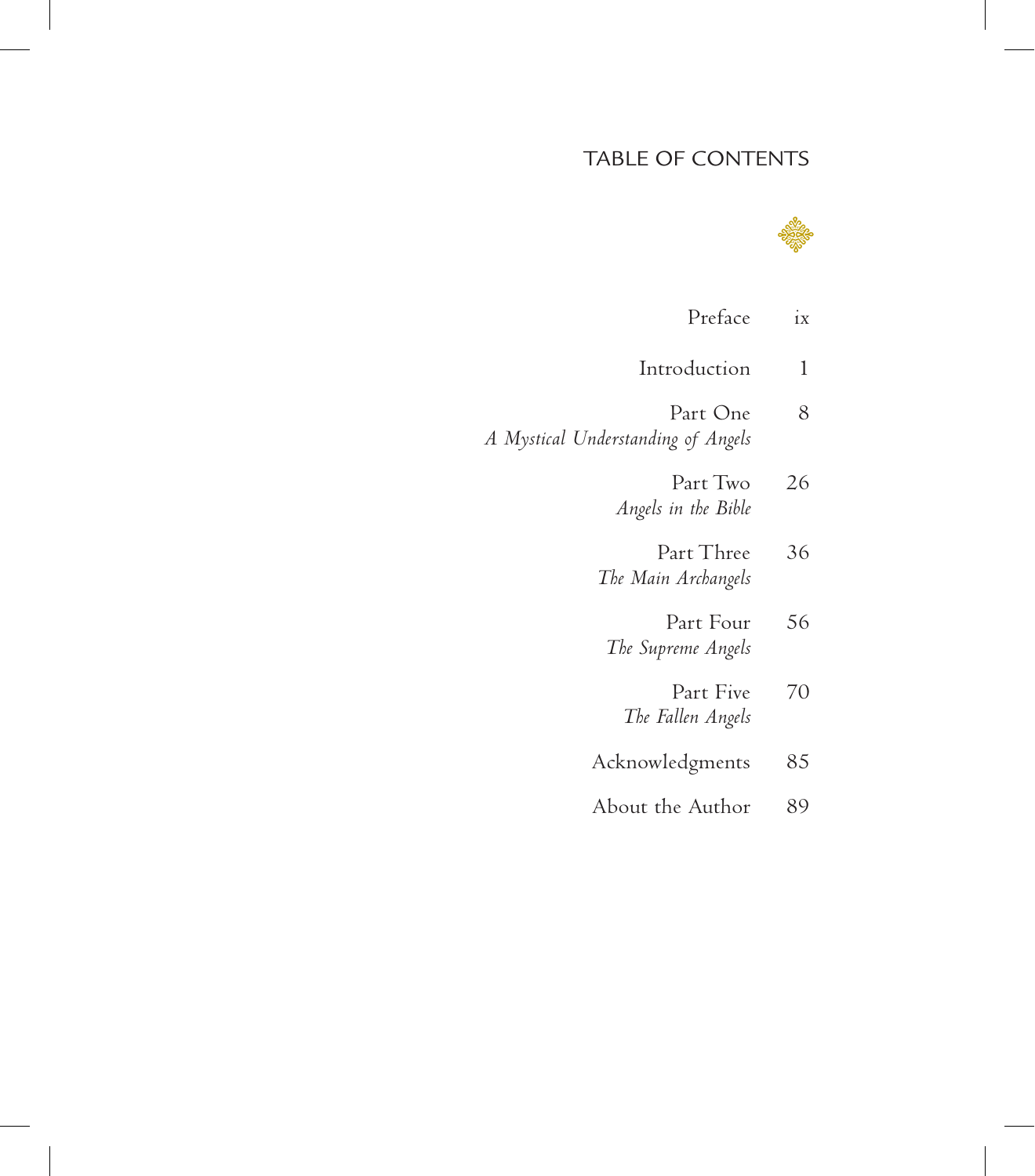## *Introduction*

ONE OF MY most significant encounters with angels occurred in Jerusalem on December 31, 1990. The winters are chilly in Jerusalem, and many homes do not have central heating. My wife, Shoshana, and I lived in a two-story apartment with a large storage heater filled with bricks in the downstairs living room. Most of the heat naturally flowed up the stairwell, but the heater was far too heavy to move to a different location. After a number of chilly winters in our living room, I realized that a ceiling fan needed to be installed at the top of the stairs.

The upstairs ceiling was quite high, and I needed to balance with one foot on the railing of the stairs, leaning away from the ladder as I installed a toggle bolt for the fan. I wanted to be certain that the bolt would hold the heavy fan, so I tested it by hanging from it with my full weight, not considering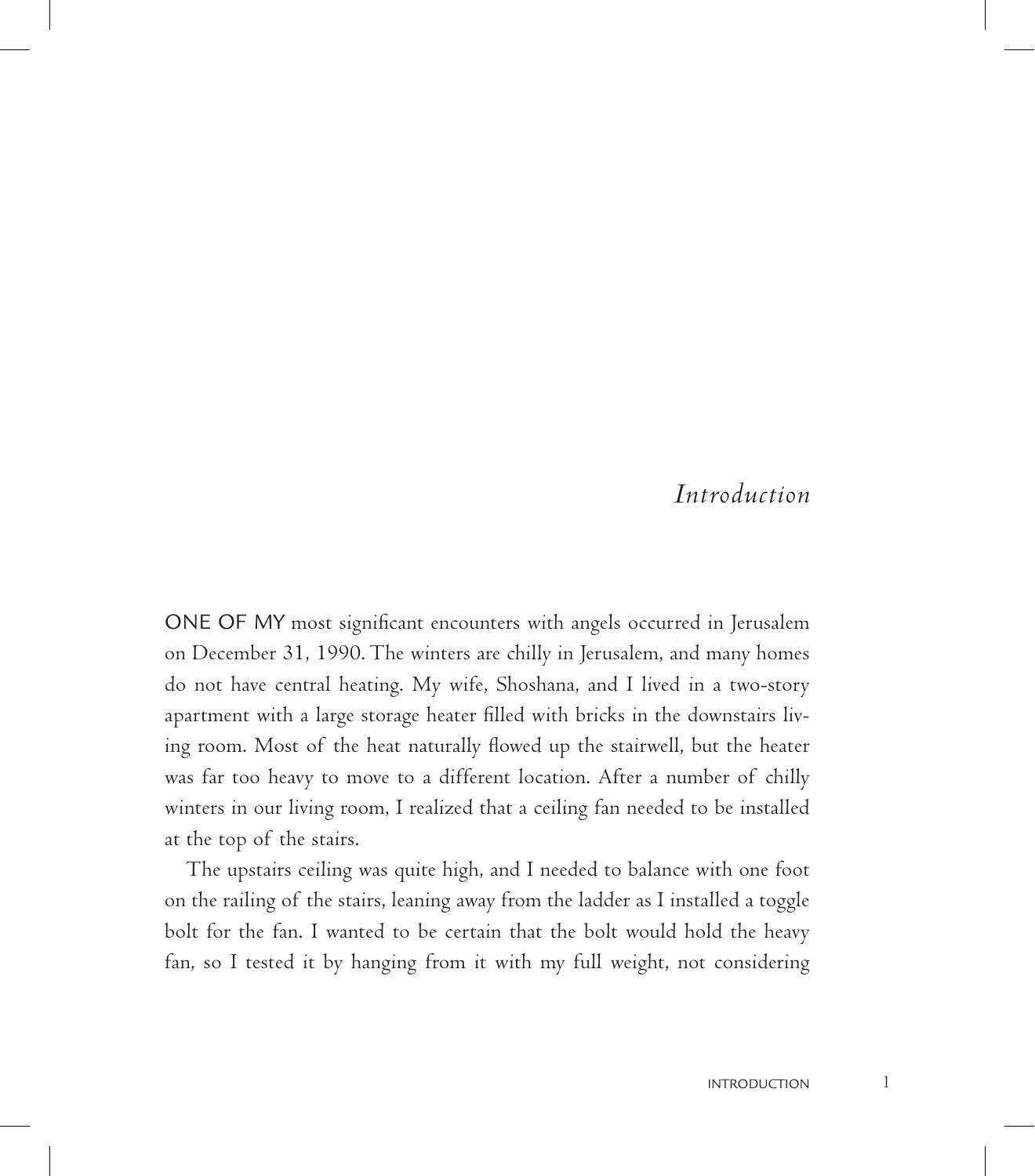what might happen if, in fact, the bolt did not hold me. Even to this day I remember a clear warning somewhere in the depths of my consciousness. I heard it, and ignored it. (We will see in the upcoming story of Balaam how easy it is to be blind to obvious signals.)

The primary building materials in the Old City are stone, marble, iron, and plaster. As the bolt broke loose from the plastered ceiling, I felt myself toppling over, about to fall headfirst to the bottom of the marble stairs. My instinct was to reach back for the rail or ladder as the weight of my body was falling in the opposite direction. In that instant, a voice distinctly cried out: "You must jump for the middle of the stairwell!"

It was counterintuitive to jump, but within a split second I realized that it was now or never; I only had a toehold left. So I jumped. I was able to land halfway down the stairs on one foot instead of falling out of control the full distance, which almost certainly would have resulted in a major injury. Instead, only my heel was crushed—broken into a few dozen pieces.

The moment I hit the uncarpeted marble floor, I knew something was wrong with my foot. But at that same instant I had the most enormous wave of relief wash over me. I was alive and not crippled! Except for the foot, I felt fine. It could have been far more serious. I found myself feeling the deepest sense of gratitude, almost euphoria, for the rest of that evening—despite the trip to the hospital, the pain, and the slow response of the physicians.

In that state of mind, throughout the evening I felt and knew clearly the surrounding and protective forces that people call angels. This was the first time I truly experienced an extraordinary, palpable sense of Presence, and I have returned to that experience many times over the years. It was not a visual experience of beings with wings, but rather a profound *knowing* that transcends the intellect.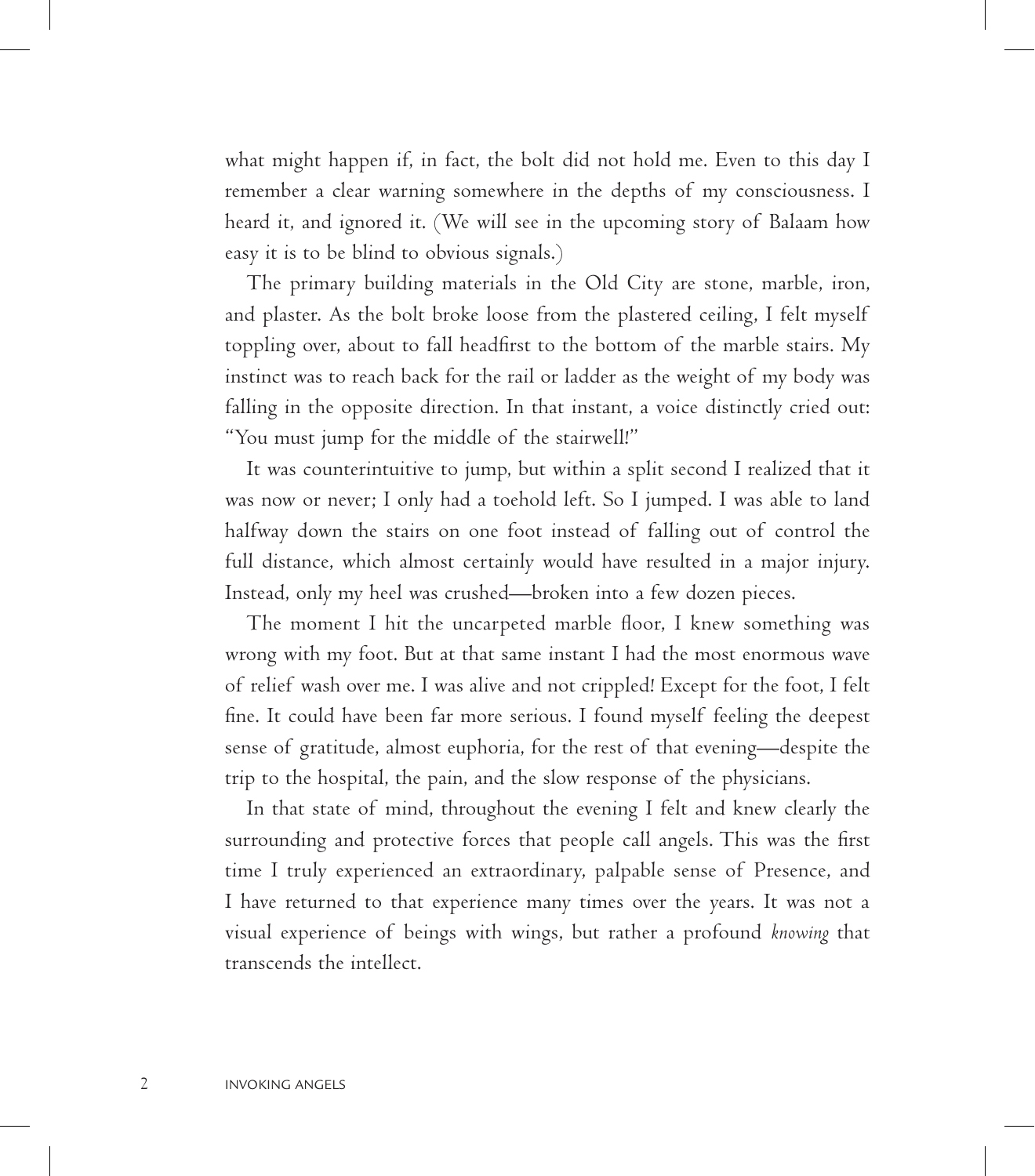Mystics over the ages have attempted to describe this feeling, but it defies words. Let me simply say that most of us have experienced the excitement and joy of anticipation when we are about to meet a beloved person, and most of us have experienced the deep pleasure at certain times when our beloved is sitting next to us. These experiences are similarly impossible to convey fully with words. The palpable sense of Presence is like the profound joy and pleasure of being held in the arms of a beloved; it elicits a peace of mind that transcends description.

My studies in Jerusalem often brought me in touch with realities beyond the ordinary mundane world. It is as if I put on glasses tinted with a certain hue, and everything is seen in that new way. With special glasses in place in the spiritual realm, the world fills up with angels of all types, shapes, sizes, and energies. They are part of daily prayers, they show up in many of the biblical texts, they fill the commentaries on the texts, and they can be seen in virtually every act that is performed.

When my mother died, a few years before the stairwell incident, my older brother called to tell me the news. On the flight to California from Israel, I gazed out of the window and experienced not simply clouds and sky, but myriads of angels and my mother's spirit dancing everywhere I looked. She danced happily, finally released. This was an amazing experience. I am certain that had I not been studying biblical commentaries for years, it would have been unlikely to have had that experience on the way to my mother's funeral. Yet seeing Mom dancing with angels opened my heart. While I grieved the loss, I was happy for her; she was now free. This is one important way that learning to invoke angels can be of enormous value when difficult or tragic situations arise.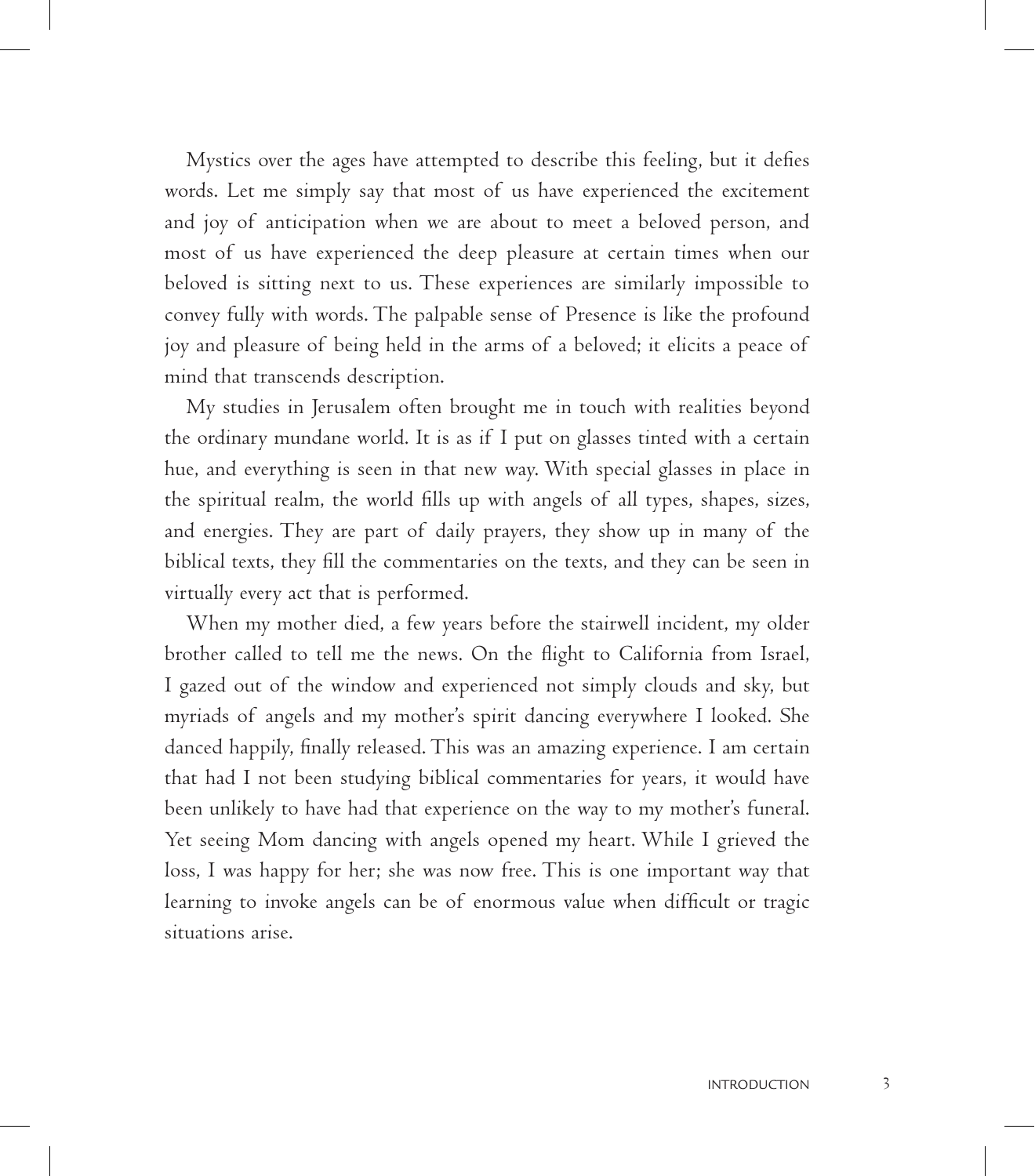Living with angels on a daily basis cultivates an entirely new view. I do not experience angels in Hollywood images as beatific forms with wings. Rather, everything takes on a special quality; everything feels connected in a fascinating way. Whatever sense calls to me—sight, sound, touch, taste or smell—each sensation has a new feel to it. The puff of a breeze, the dance of a shadow, all shapes, movements, energies—each has a special quality. Moreover, when angels are invoked, there is a fascinating experience of never feeling alone. There is a sense of being in the midst of a constantly unfolding creation that is rich, awesome, brilliant, and complete; each and every moment is stunning.

A couple of months after breaking my heel, I got a call from my niece that my older brother had a nearly fatal heart attack. My niece is a physician, and she told me on the phone that he had about a one-in-ten chance of surviving. I caught the next plane out for New York and got to Syracuse as quickly as I could. On the way, I found myself doing a traditional archangel meditation, surrounding myself with the archangels: Michael, Gabriel, Raphael, and Uriel. My oldest brother's name is Ralph, and Raphael, as will be seen, is the archangel of healing.

I arrived at his bedside in the cardiac unit and saw all the tubes running in and out of his body. He could not speak because the machines were helping him breathe, but his recognition and his smile as I entered the room were priceless. When I got there, he demanded that the tube in his throat be removed, even though the risk was high. As they pulled the tube, I was in communion with the angel Raphael.

My brother survived and continues to do well fifteen years later. I do not talk to Ralph about the angel Raphael, for my brother does not want to hear about such things. His world, like that of so many, is not inhabited by angels;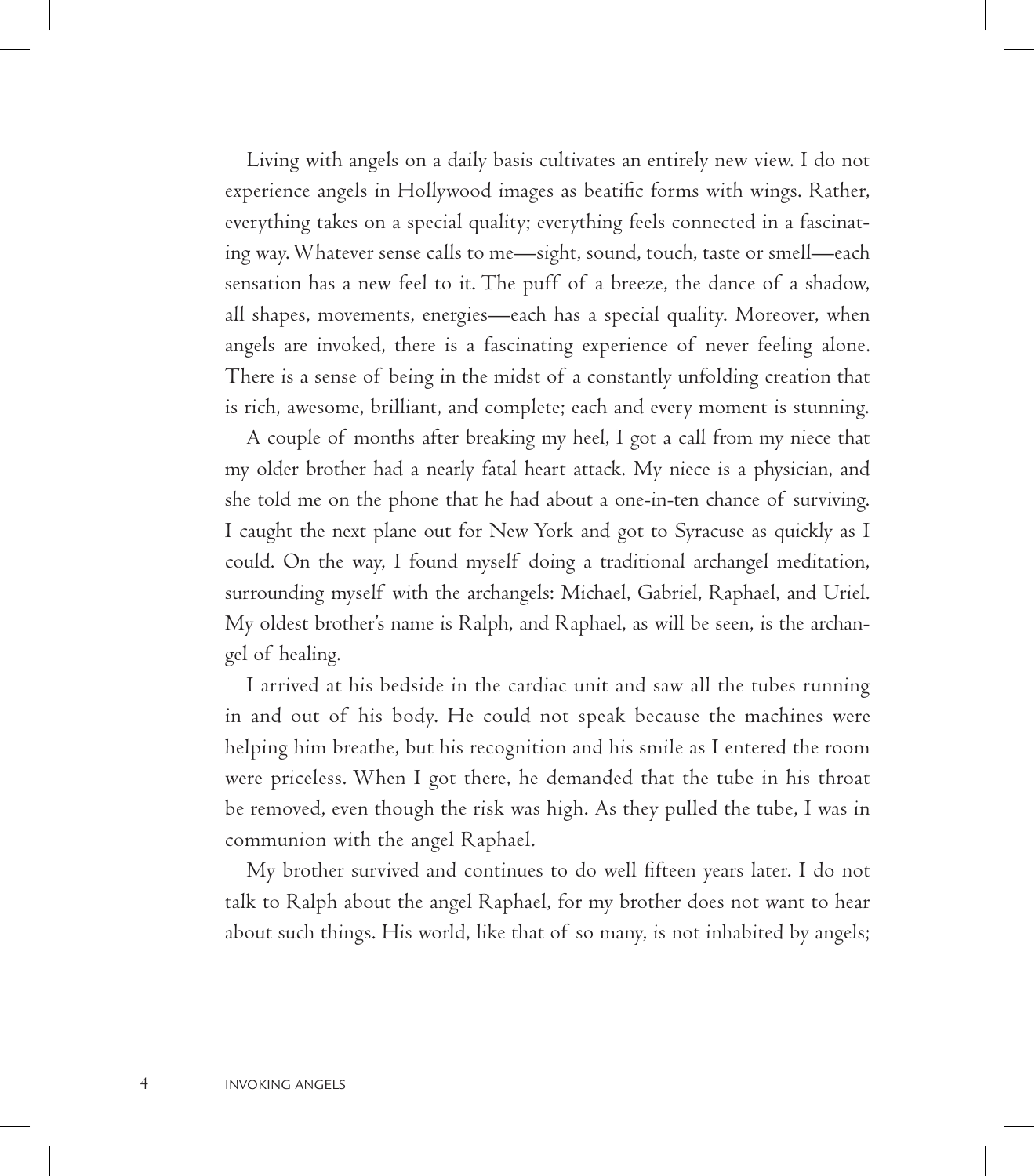even the word makes him cringe. So what? My invoking Raphael was as much for me as it was for Ralph.

I do not claim that my connection with this archangel was the cause for my brother's survival, yet I felt that both of us were "helped." I gained strength and conviction, and nobody knows to what extent this kind of conscious support and prayer for healing is useful. Still, faced with the choice between feeling entirely helpless, or using the tools of angelic imagery and prayer, I am drawn to calling upon a mysterious force of healing in which I find relief and comfort.

I have found that the archangel prayer is one of the most powerful ways to cultivate a kind of intimacy with the angelic realm. Its extraordinary power has been revealed to me time and again as I assist people in my role as a rabbi in situations of great stress, especially in times of illness or serious accidents or when I work with someone who is dying.

In the mid-nineties I was contacted by a dear friend whose son had just been seriously injured in a freak accident. He had a head injury that was causing swelling of the brain and spinal cord, and the outlook was not good. When we spoke, the surgeons had induced a coma to relieve the pressure in the hope that the swelling could be controlled. By phone, I taught my friend the archangel prayer and meditation as well as a melody that is often associated with it, and suggested that she do it out loud with her son as often as possible. Though my friend is Christian, the Archangel Meditation is universal, and people from all traditions can work with it comfortably.

She began immediately, talking and singing this guided meditation and prayer, despite the fact that her son was in a coma. She did this for days, virtually nonstop, except to sleep occasionally. When he finally came out of the coma, her son knew the words and melody of the prayer by heart; moreover,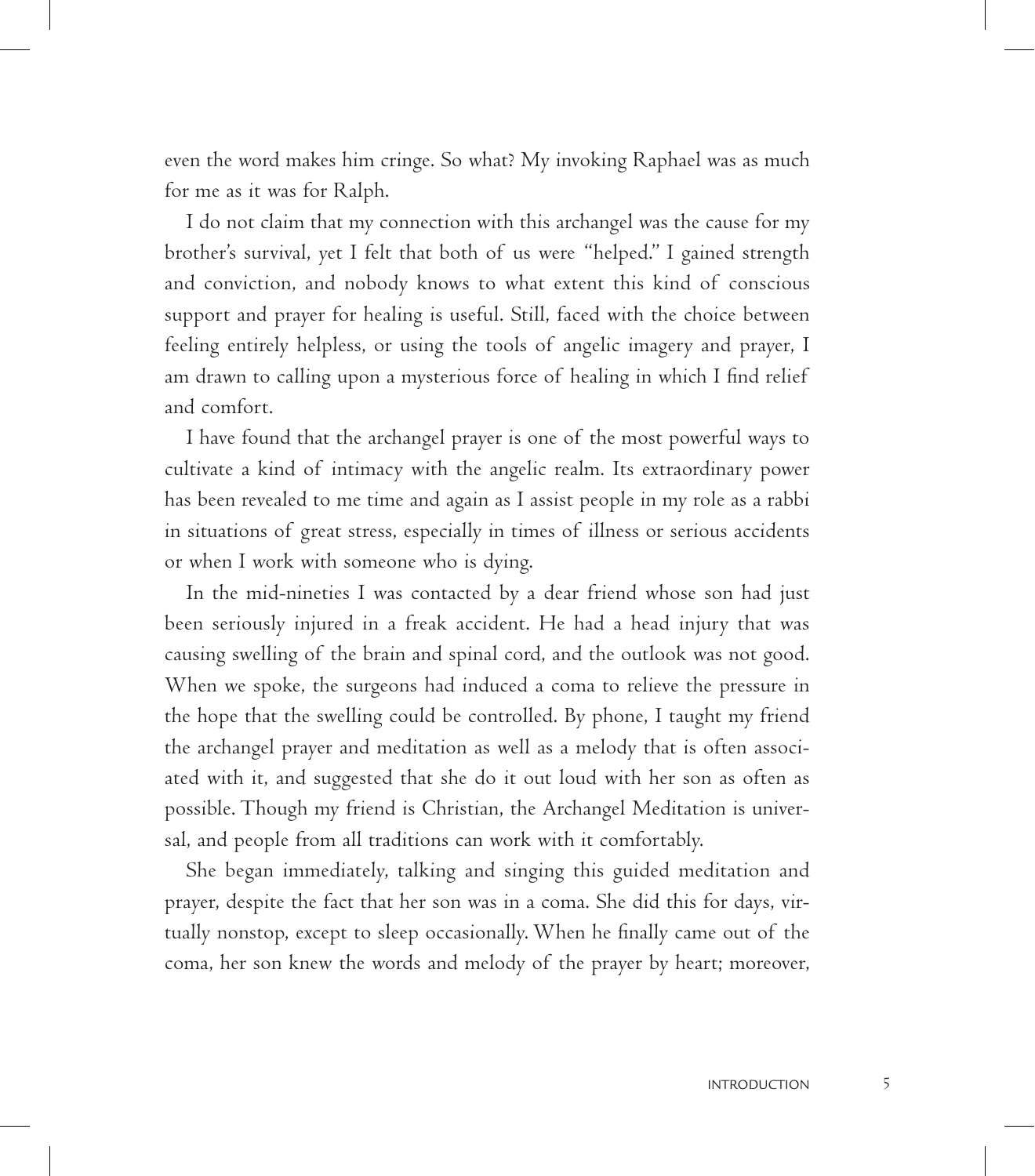he reported visualizations of light-filled beings that he had experienced while unconscious. To this day, my friend is certain that archangels were invoked, and they saved her son.

In a story like this most of us focus on the healing power of the angels. I would like to draw attention to the fact that this mother put her heart and soul into the experience of invoking angels, which is a process that must not be ignored; it was clearly for her a vital part of the healing that took place. Moreover, the prayers offered her a refuge in which she could participate and find some solace during those anxious days while the boy was in a coma. Healing can occur on many levels in the practice of invoking angels.

In this book we are going to explore the world of angels, and we are going to learn a number of guided meditations. These meditations are designed to help you incorporate the practices of visualization and imagination in a way that becomes comfortable and familiar. Through repetition we in essence "befriend" certain qualities that are associated with different angels. In a short time we are able to invoke feelings that connect us with the desired characteristics.

While you will greatly strengthen your experience of the book by listening and following the guided instruction for meditation, it should be noted that the accompanying audio program is designed in a way that someone who may be unable to read the book for whatever reason can still benefit by simply listening to and following the audio guided meditations.

The first track of the CD contains the short form of the Archangel Meditation. Listen to this first track repeatedly until it is memorized. It is easy to learn. Learning it by heart will give you easy access to the spontaneous invocation of these archangels in various situations.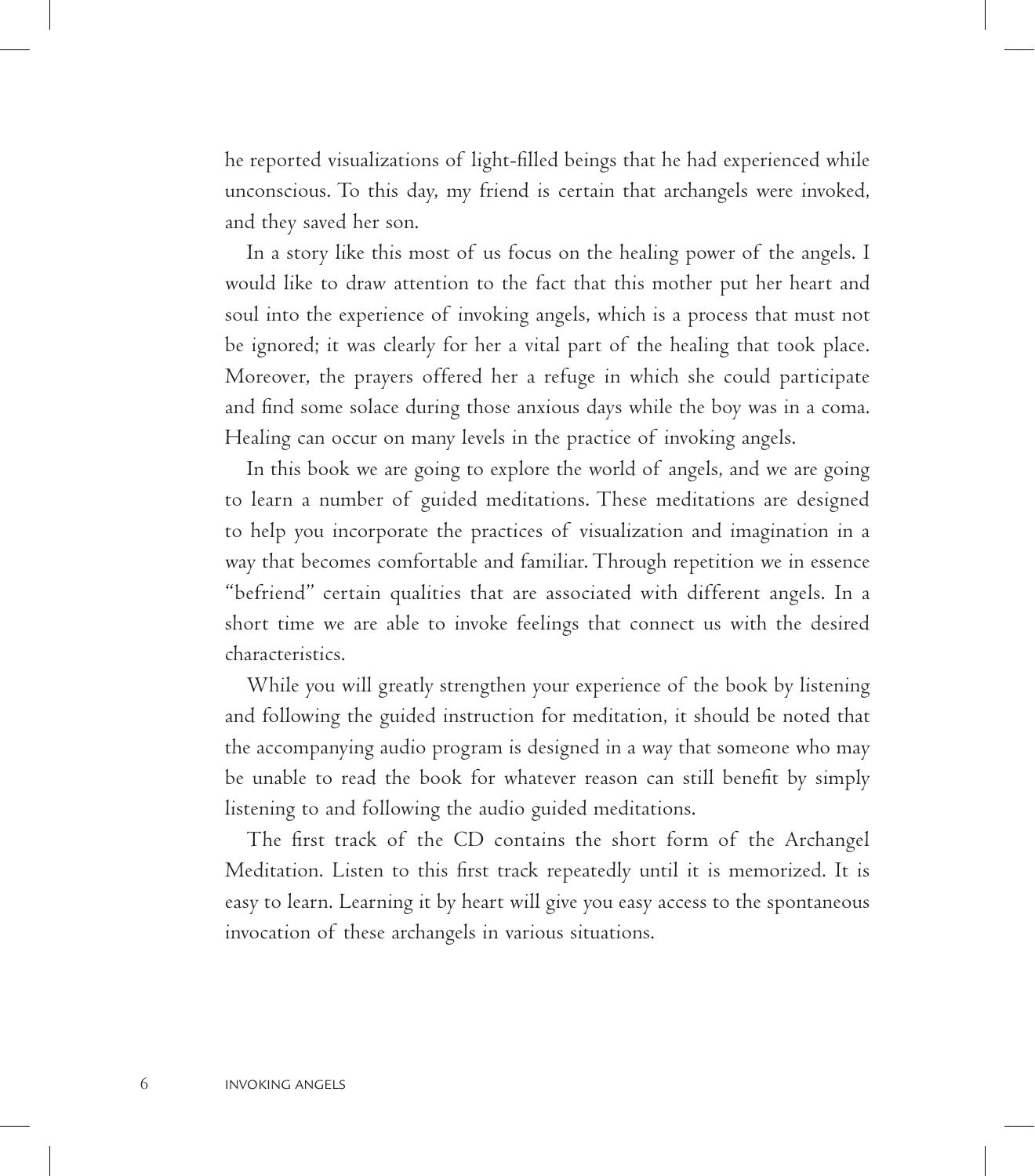This very practice of the Archangel Meditation is done in observant Jewish households by children and adults alike, every evening before going to sleep. It becomes so ingrained as an evening practice that it automatically arises in difficult and challenging times.

Later in the book I will describe the specific characteristics of a number of angels, including all of those named in this meditation practice. Accordingly, the CD has a track with an extended version of the Archangel Meditation, which adds richness and power to the experience. For now, however, it is more useful to memorize the fundamental practice, as it is short and easy to learn.

At various times throughout the course of this book I will suggest that you stop reading for a while and work with some of the chants and practices that are offered on the accompanying CD. Please listen to the recorded tracks one at a time, and spend time with each, for the process of invoking angels is a technique that requires immersion and repetition.

Enjoy yourself. The angelic realm is a wondrous world of infinite possibilities. So let us now begin to explore the world of angels as we know them in the Western tradition. Relax and let yourself go into the process.

**listen to track 1 Archangel Meditation (short form)**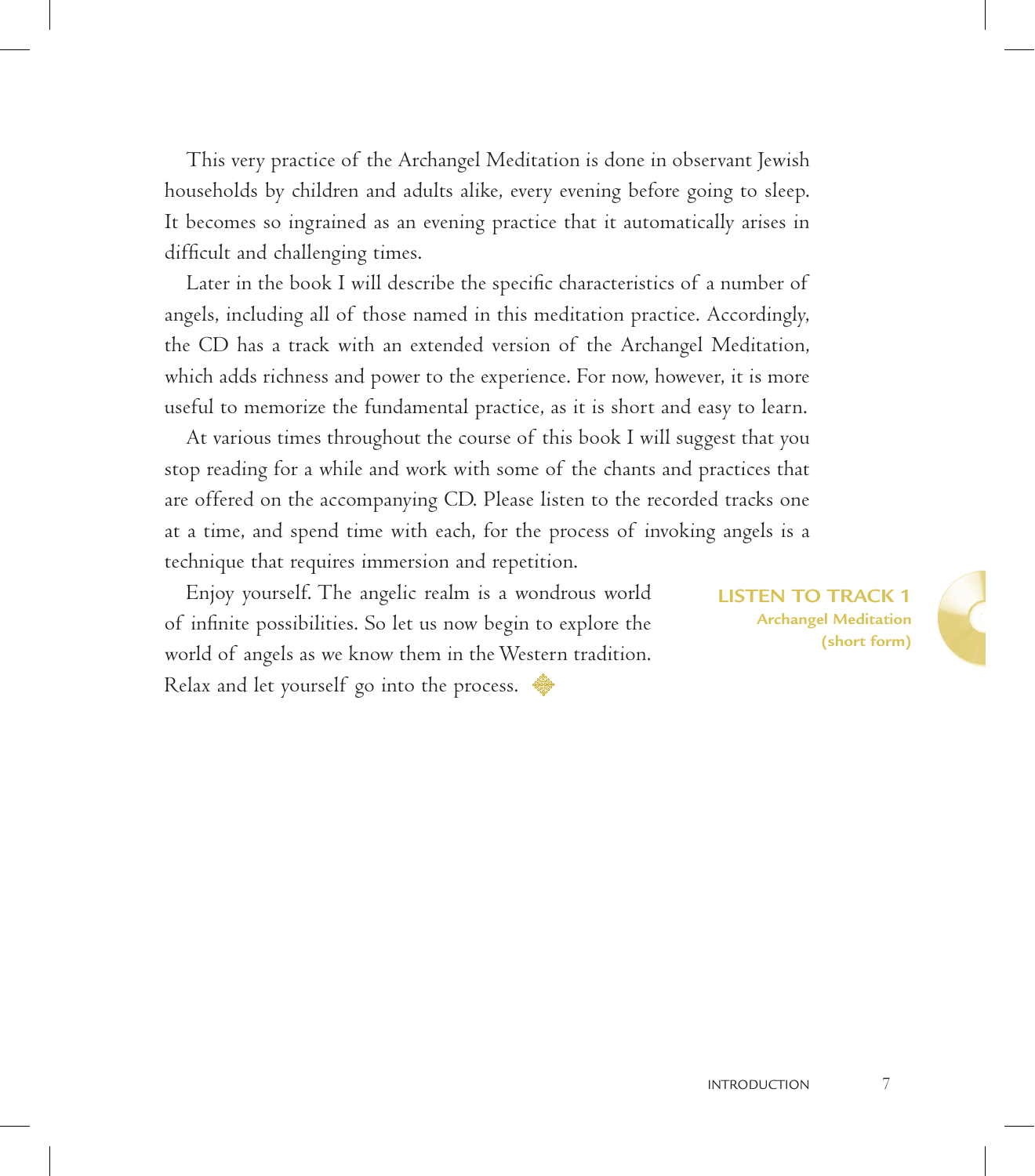## **PART ONE**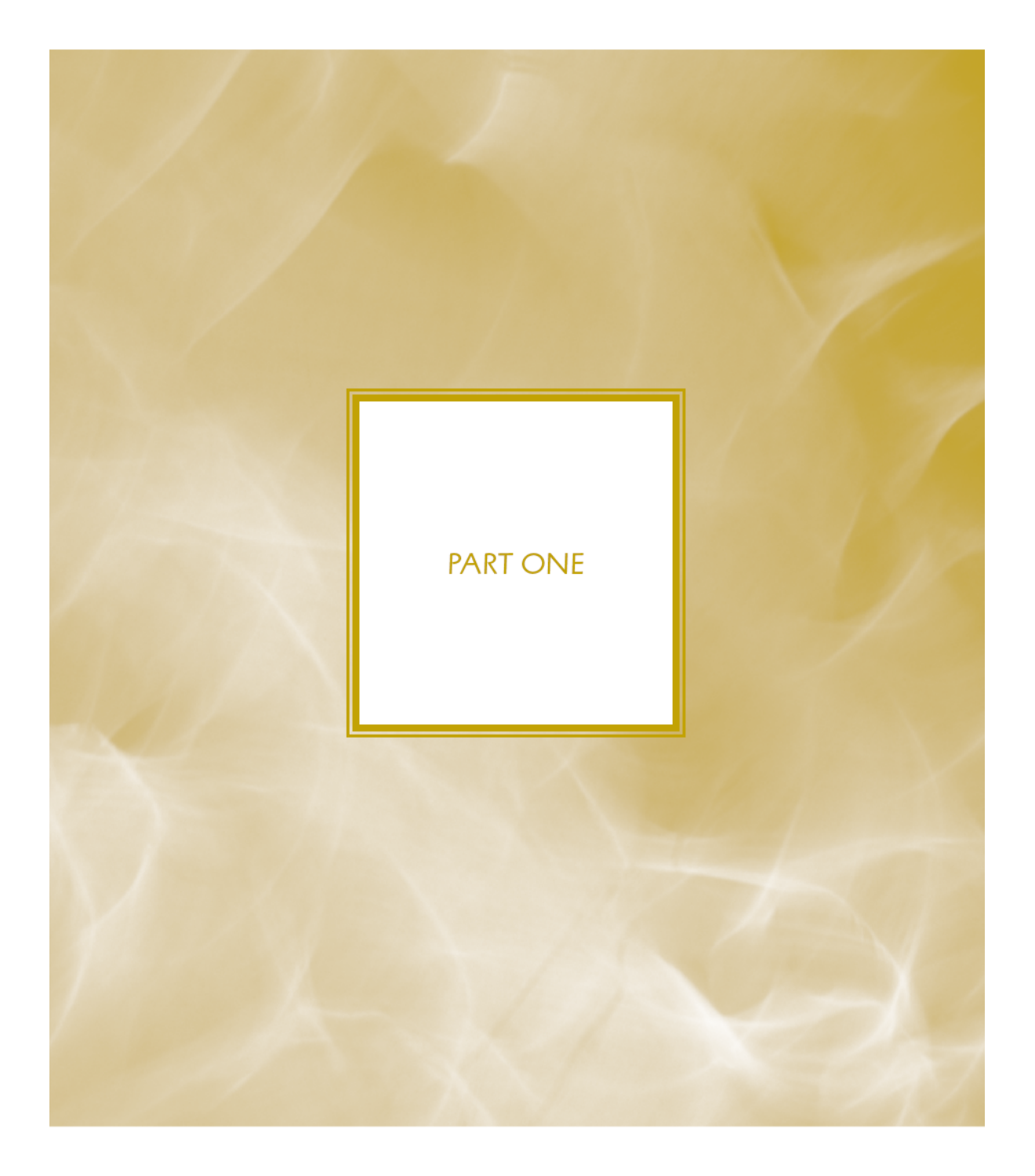*A Mystical Understanding of Angels*

## **Angels and Humans**

In a famous biblical episode, Jacob wrestles a "man" who, when he realizes that he cannot defeat Jacob, touches Jacob's thigh and throws it out of joint (Gen. 32:26). All oral commentaries agree that Jacob's opponent was not an ordinary man, but an angel. There are thousands of biblical commentaries, including the Talmud, the oral tradition (Midrash), the mystical tradition (Zohar and Kabbalah), and the Hasidic tradition, as well as those in Christianity and Islam, that describe and discuss angels. In our modern times, one can Google the words "angel" and "angels" and get a combined number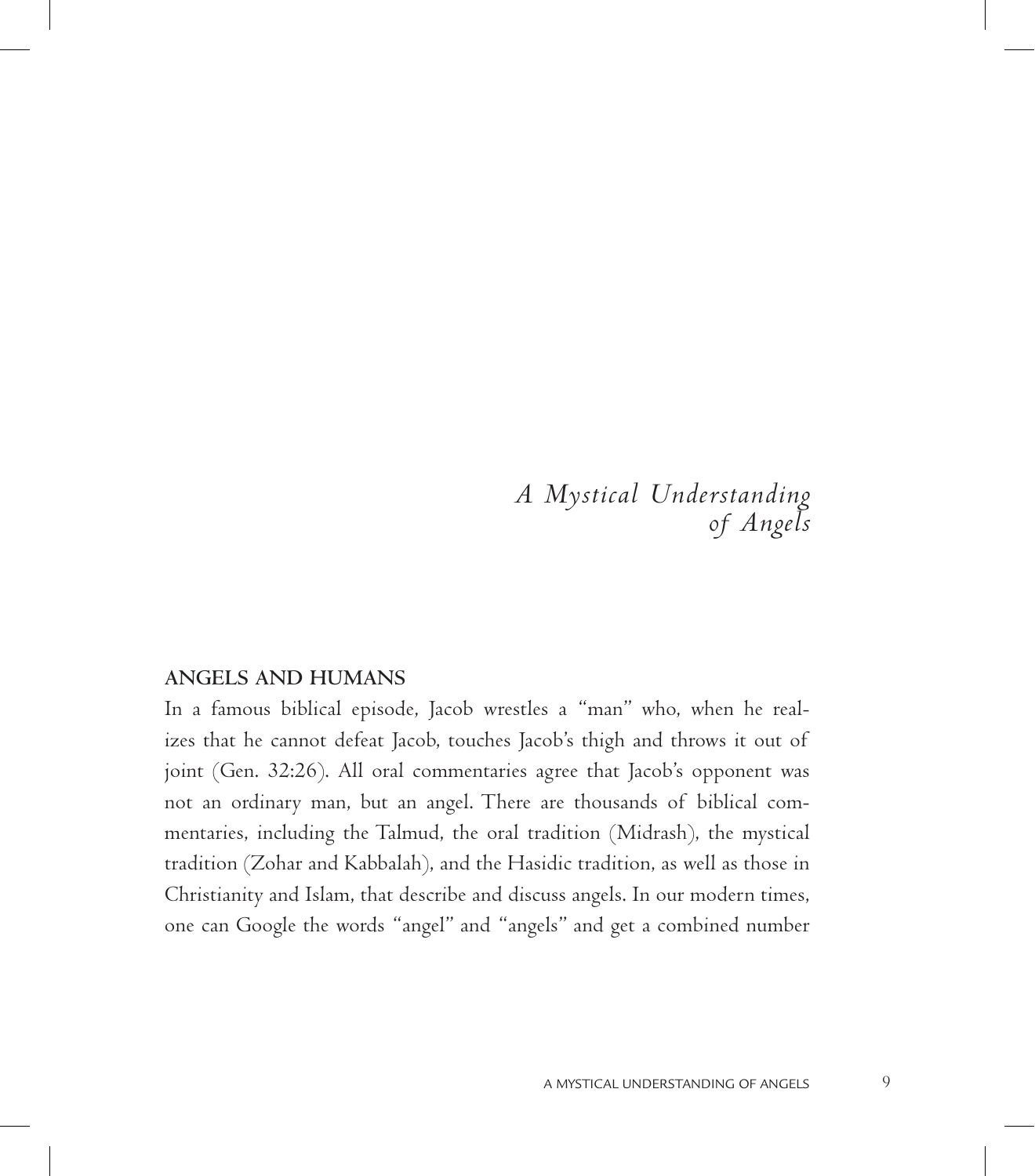of over one hundred million hits, suggesting that angels are a subject of considerable interest to many people in the world.

It is fascinating to note, for example, that when the Dalai Lama met Rabbi Zalman Schachter-Shalomi, as described in the book *The Jew in the Lotus,* the Buddhist leader was enthralled by the Jewish perspective on angels. A detailed discussion between Reb Zalman and the Dalai Lama on the angels of different traditions ensued. Many of the deities in the Tibetan world have almost exactly the same characteristics as certain archangels in the Western world. Moreover, these characteristics are cultivated by using similar contemplative methods of visualization for protection, healing, blessing, strength, support, wisdom, compassion, and lovingkindness.

The angelic realm is vast; it is a new way of looking at things. We learn in the Jewish oral tradition, for example, that God consulted angels before creating humans. In these teachings, angels were not too excited about creating a human species, for they could see that it was destined to cause great trouble in the universe. It is also taught that angels were generally "jealous" of humans because we were destined to have greater latitude in our expression of free will. Angels have only limited free will, as they are more intimately connected with the Divine; humans have extensive free will, and we are more easily confused about the purpose of our own existence. These teachings provide a mythos for encountering the world in a different way.

We find that God also "consults" with humans. For example, Abraham argues with God about the decision to destroy Sodom, and he negotiates with God to try to save the city. Of course, we learn later that the city is destroyed. The issue is not what God "knew" in advance, rather it is the revelation of an interaction, a debate, and a give and take between Abraham and God (Gen. 18:24–32).